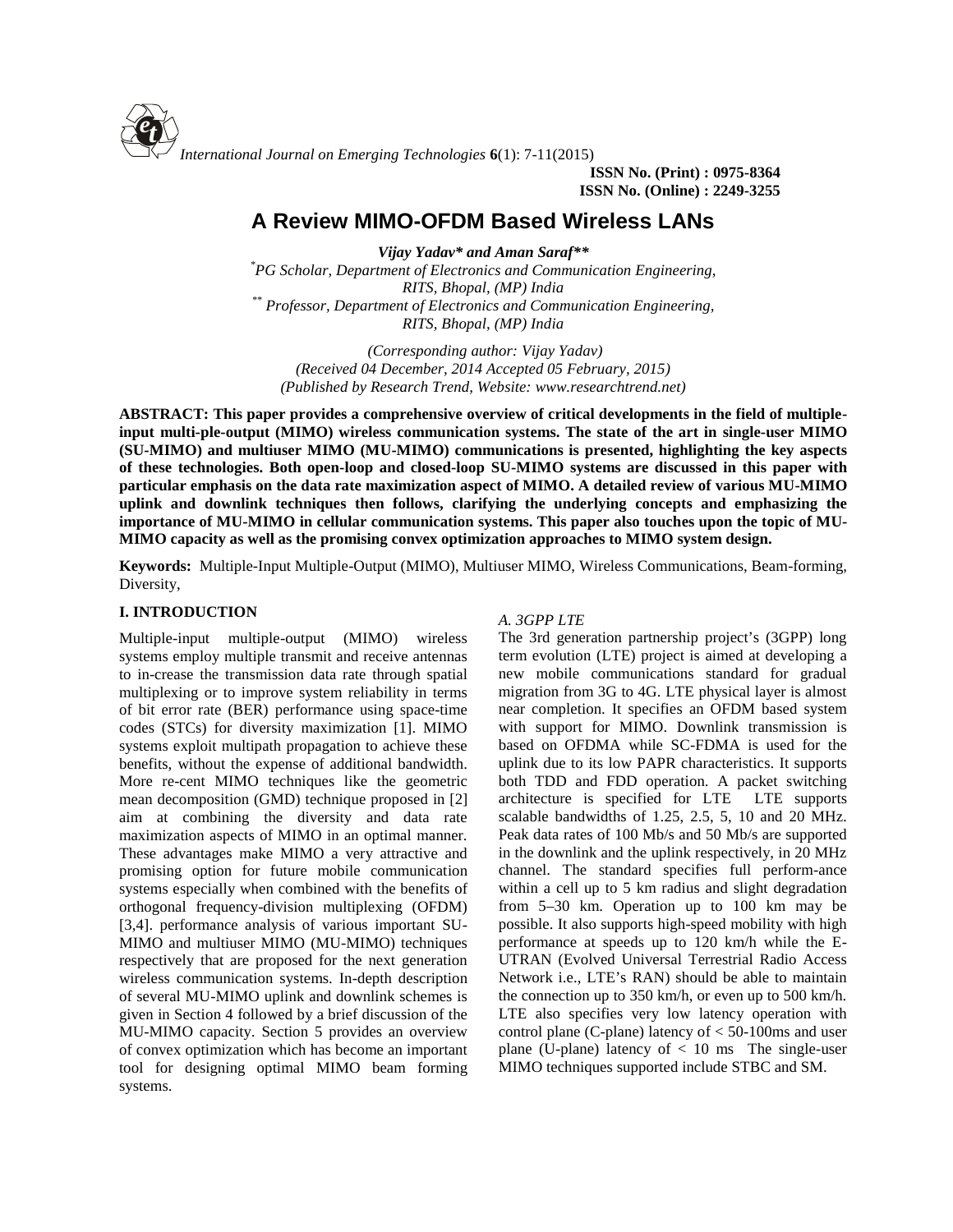Closed-loop multiple codeword (MCW) SM with codebook based pre-coding and with support for cyclic delay diversity (CDD) is specified. A maximum of two downlink spatial streams are specified. LTE also supports MU-MIMO in the downlink as well as in the uplink. Closed-loop transmit diversity using MIMO beam forming, BLAST) [1] is one of the very first open-loop spatial multiplexing MIMO systems which has been practically demonstrated to achieve much higher spectral efficiencies than SISO systems, in rich scattering environments. In V-BLAST, a single data stream is demultiplexed into multiple substreams which are mapped on to symbols and then transmitted through multiple antennas. Inter-substream coding is not employed in V-BLAST, how-ever channel coding can be applied to the individual sub-streams for reduction of bit error rate (BER). CSI in a V-BLAST system is available at the receiver only by means of channel the simple block diagram of a V-BLAST system. V- BLAST detection can be accomplished by using linear detectors like zero-forcing (ZF) or minimum mean square error (MMSE) detector along with symbol cancellation (also called successive interference cancellation). Symbol cancellation is a nonlinear technique which enhances the detection performance by subtracting the detected components of the transmit vector from the received symbol vector [1]. This technique, however, is prone to error propagation.



**Fig. 1.** V-BLAST system block diagram.

#### *B. Singular Value Decomposition Based MIMO Pre coding*

Singular value decomposition (SVD) based MIMO pre coding is a closed-loop MIMO scheme where the pre coding filter at the transmitter is designed by taking the SVD of the MIMO channel matrix **H**.[6] provides an analysis of the classical SVD based MIMO pre-coding scheme, SVD based pre-coding with ZF equalization, SVD based pre-coding with MMSE equalization and also an improved SVD based pre-coding technique. All

of these schemes are analyzed with realistic channel knowledge at the transmitter. Figure shows the block diagram of the SVD based MIMO-OFDM transmitter and receive Beyond third generation (3G) and fourth generation (4G) wireless communication systems are targeting far higher data rates, spectral efficiency and mobility requirements than existing 3G networks. By using multiple antennas at the transmitter and the receiver, multipleinput multiple-output (MIMO) technology allows improving both the spectral efficiency (bits/s/Hz), the coverage, and link reliability of the system. Multicarrier modulation such as orthogonal frequency division multiplexing (OFDM) is a powerful technique to handle impairments specific to the wireless radio channel. The combination of multicarrier modulation together with MIMO signaling provides a feasible physical layer technology for future beyond 3G and fourth generation communication systems. The theoretical benefits of MIMO and multicarrier modulation may not be fully achieved because the wireless transmission channels are time and frequency selective. Also, high data rates call for a large bandwidth and high carrier frequencies. As a result, an important Doppler spread is likely to be experienced, leading to variations of the channel over very short period of time. At the same time, transceiver front-end imperfections, mobility and rich scattering environments cause frequency synchronization errors. Unlike their single-carrier counterparts, multi-carrier transmissions are extremely sensitive to carrier frequency offsets (CFO). Therefore, reliable channel estimation and frequency synchronization are necessary to obtain the benefits of MIMO OFDM in mobile systems. These two topics are the main research problems in this thesis. An algorithm for the joint estimation and tracking of channel and CFO parameters in MIMO OFDM is developed in this thesis. A specific state-space model is introduced for MIMO OFDM systems impaired by multiple carrier frequency offsets under time frequency selective fading. In MIMO systems, multiple frequency offsets are justified by mobility, rich scattering environment and large angle spread, as well as potentially separate radio frequency intermediate frequency chains. An extended Kalman filter stage tracks channel and CFO parameters. Tracking takes place in time domain, which ensures reduced computational complexity, robustness to estimation errors as well as low estimation variance in comparison to frequency domain processing. The thesis also addresses the problem of blind carrier frequency synchronization in OFDM.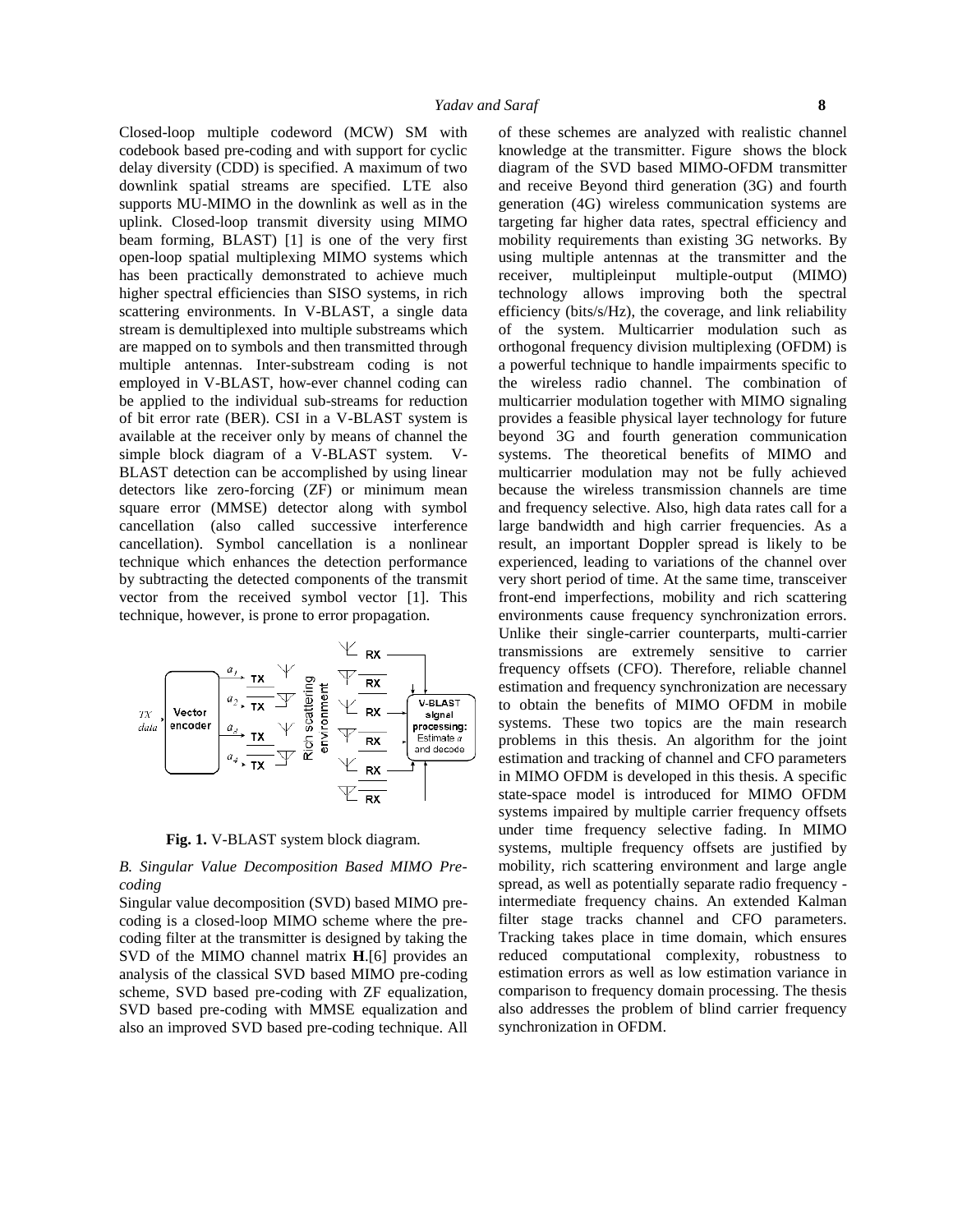Blind techniques exploit statistical or structural properties of the OFDM modulation. Two novel approaches are proposed for blind fine CFO estimation. The first one aims at restoring the orthogonality of the OFDM transmission by exploiting the properties of the received signal covariance matrix. The second approach is a subspace algorithm exploiting the correlation of the channel frequency response among the subcarriers. Both methods achieve reliable estimation of the CFO regardless of multipath fading. The subspace algorithm needs extremely small sample support, which is a key feature in the face of time selective channels. Finally, the Cram´er-Rao (CRB) bound is established.

#### *C. OFDM*

were reviewed. As blind methods are appealing due to their inherent bandwidth efficiency, they are not likely to be used alone in commercial applications and products. Indeed, they suffer from ambiguities and have high computational complexity. Moreover, some channels not be identifiable. However, they may be used to refine pilot based estimates for each symbol, without requiring any modification of the transmitted signal structure. Blind Semi-blind processing incorporates a little amount of training in order to ensure better performance, improved tracking capabilities and resolve ambiguities. It offers a more feasible implementation of blind criteria to practical systems. Semi-blind methods may find an application in static scenarios (ADSL, DVB-T) as well as in ones with moderate mobility (fixed broadband wireless access, WLAN). Pilot-aided processing is most commonly chosen in real-world systems, especially in fourth generation mobile wireless communications where mobility and high data rates are major requirements. Interleaving sufficient amount of known symbols among the transmitted data allows to track highly time-varying channels. Moreover, the quality of the channel estimates allows often choosing high-order symbol modulations, leading to increased data rates. Complexity issues may also dictate the choice of pilot aided methods as blind or semi-blind techniques require an increased processing power and better SNR to reach similar performance targets. This issue is critical for battery operated and hence power limited mobile terminals. Finally, pilot symbols are almost always present in practical designs. They are needed for other purposes than channel estimation solely, e.g., for time and semi-blind and pilot-aided channel estimation in OFDM, and allows their comparison.

### *D. ML estimators for the multipath Rayleigh fading channel*

Maximum likelihood estimation of the carrier frequency offset for OFDM under multipath Rayleigh fading was investigated in are based on an erroneous likelihood criteria: the received signal in cannot be modeled as jointly Gaussian distributed due to the Rayleigh fading process which multiplies the random data. Hence, while being technically correct for the AWGN case, yield sub-optimal methods under multipath Rayleigh fading. For instance, error floors are observed in A valid approach under multipath Rayleigh fading is given in However, it is still a sub optimal method. In order to remove the data dependency, the estimator relies on an approximate likelihood function After more than thirty years of research and growth carried out in the field of communication OFDM has been widely implemented in high speed digital communication. OFDM has its major benefits of higher data rates and better performance. The higher data rates are achieved by use of multiple carriers and performance improved by use of guard interval which leads to removal of Inter Symbol Interference (ISI) . OFDM has several features which makes it more advantageous for high speed data transmission. These features include High Spectral competence, Robustness to Channel Fading, and Immunity to Impulse Interference, litheness and Easy Equalization. In spite of these benefits there are some drawbacks such as PAPR, Offset frequency and Inter Carrier Interference (ICI) between sub-carriers. Practical wireless channels typically exhibit frequency selective fading and a low-PAR pre-coding solution suitable for such channels would be desirable. rather, the solution should be such that the complexity required in each (mobile) terminal is small (due to stringent area and authority constraints), whereas heavier dispensation could be afforded at the BS. Orthogonal frequency-division multiplexing (OFDM) is an efficient and well-established way of commerce with frequency selective channels. In addition to simplify the equalization at the receiver, OFDM also facilitates per-tone influence and bit allocation, scheduling in the frequency domain, and band shaping. However, OFDM is known to suffer from a high PAR [9], which necessitate the use of linear RF components (e.g., power amplifiers) to avoid out-of-band radiation and signal distortions.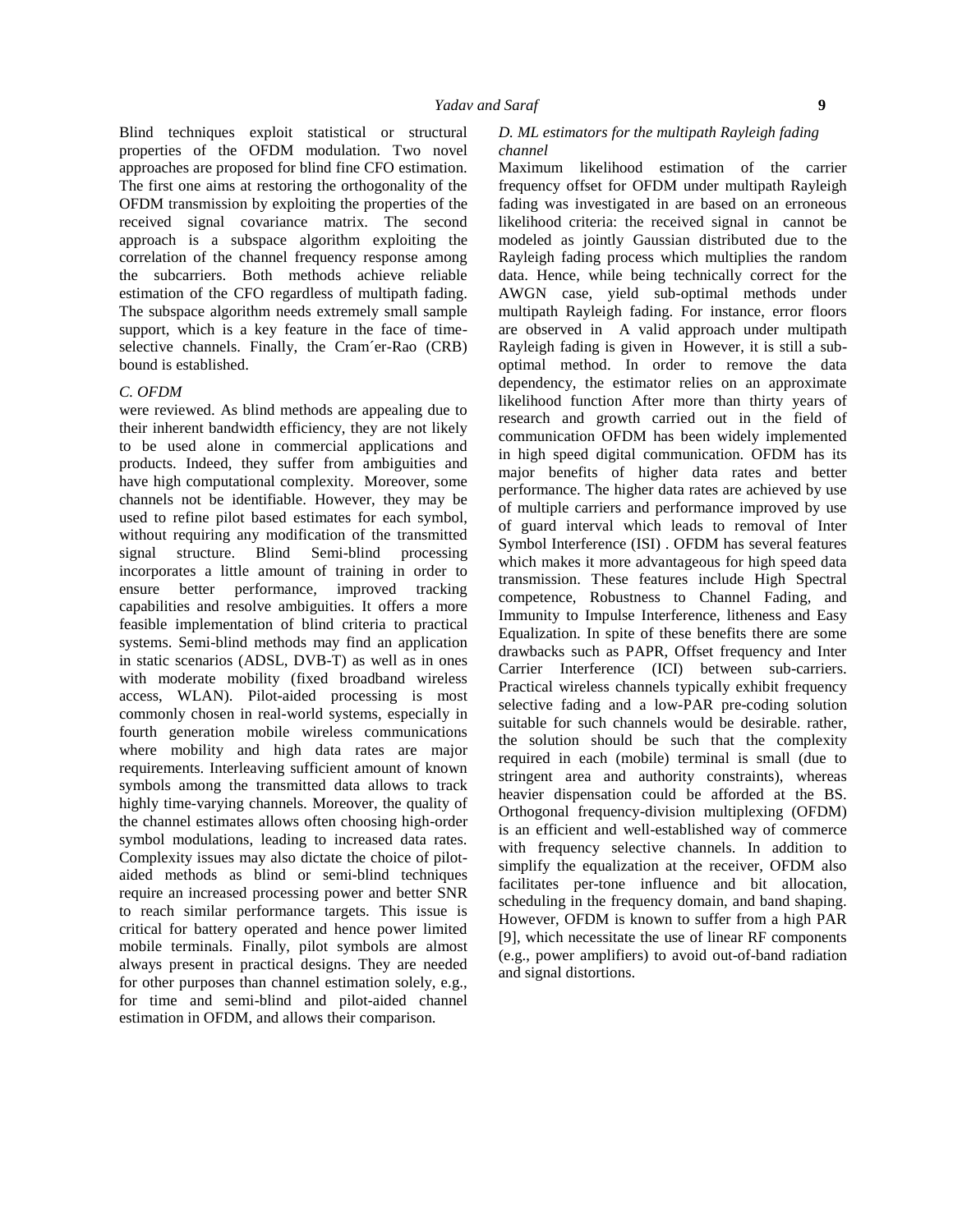Unfortunately, linear RF components are, in general, more costly and less power efficient than their nonlinear counterparts, which would eventually result in exorbitant costs for large-scale BS implementations having hundreds of antennas. Therefore, it is of paramount consequence to reduce the PAR of OFDM based large-scale MU-MIMO.

#### **CONCLUSIONS**

MIMO-OFDM transmission in a quasi-static multipath environment. It consists of adapting the transmit power in the spatial and/or frequency domain using a heuristic expression of the BER for each subcarrier. A review of the different power allocation strategies based on a closed form expression of the optimum power to be allocated for each subcarrier is[18] presented. In the case of the frequency based power allocation, it allows to reduce the computational complexity, by including a subcarrier grouping method with local power adaptation for each subcarrier group. Our subcarrier grouping method minimizes the adverse impact of the local power adaptation by taking into consideration

the channel gains of all the subcarriers. The characteristics allow us to control the trade-off between the transmission performance and the computational complexity Orthogonal frequency-division multiplexing (OFDM) is a type of frequency-division multiplexing (FDM) method which can be used as a digital multi-carrier modulation technique. Usual-ly a large number of closely-spaced orthogonal sub-carriers are used to carry data. The data is splited into various parallel data streams or channels, one for each sub carrier. In this paper, the basic concepts of Orthogonal Frequency Division Multiplexing (OFDM) systems are discussed. The various channel estimation techniques are described for further research.

#### **REFERENCES**

[1] P. Foomooljareon and W.A.C. Fernando,"PAPR Reduction in OFDM s", *Thammasat Int. J. Sc. Tech*, vol. **7**, No.3, September -December 2002.

[2] W. Aziz, E. Ahmed, G. Abbas, S. Saleem and Q. Islam,"PAPR Reduction in OFDM using Clipping and Filtering", *World Applied Sciences Journal,* **18** (11): 1495- 1500, ISSN 1818-4952,2012.

[3] Arun Gangwar and Manushree Bhardwa J., "An Overview: Peak to Average Power Ratio in OFDM& its Effect", International Journal of Co mmun ication and Computer Technologies vol. **01 – 02**, Issue: 02 (IJCCT), ISSN NUMBER: 2278-9723, September 2012

[4] K. T. Wong, B. Wang and J. C. Chen,"OFDM PA PR reduction by switching null subcarriers and data subcarriers", *Electronics Letters,* Vo l. **47** No. 1, January 6, 2011.

[5] Bo Wang, Pin -Han Ho and Chih –Hao Lin," OFDM PA PR Reduction by Shifting Null Subcarriers Among Data Subcarriers", *IEEE Communications Letters*, Vol. **16**, No. 9, SEPTEMBER 2012.

[6] Dieter Van Welden and Hei di Steendam,"PAPR Reduction by Symbol Nulling".

[7] Tao Jiang and Yiyan Wu,"An Overview: Pea k-to- Average Power Ratio Reduction Techniques for OFDM Signals", *IEEE Transactions on Broadcasting,* vol. **54**, NO. 2, June 2008.

[8] S. Janaaththanan, C. Kasparis, and Barry G. Evans, "A Gradient Based Algorithm for PAPR Reduction of OFDM using Tone Reservation Technique", Published in *IEEE2008*.

[9] AshishGoel, "Improved PAPR Reduction in OFDM s", Thesis Submitted to Jaypee Institute of Information Technology University September 2012.

[10] V. Vijayarangan and DR.(MRS) R. Sukanesh, "An Overview Of Techniques For Reducing Peak To Average Power Ratio And Its Selection Criteria For Orthogonal Frequency Division Multiple xing Radio s", *Journal of Theoretical and Applied Information Technology (JATIT),2005 – 2009*.

[11] Rajesh S. Bansode, Dr. B. K. Mishra and Aqsa M. Temrika r, "Hardware Implementation of OFDM to reduce PAPR using Selective Level Mapping on FPGA", IOSR Journal of Electronics and Communication Engineering (IOSR-JECE) e-ISSN: 2278-2834,p- ISSN: 2278-8735. vol. **7**, Issue 1, PP 05- 11, July - August 2013.

[12] Thomas G. Pratt, Nathan Jones, Leslie Smee, and Michael Torrey, "OFDM Link Performance with Companding for PAPR Reduction in the Presence of Non-Linear Amplification", Based upon work supported by The National Science Foundation under Grant No. 0121565.